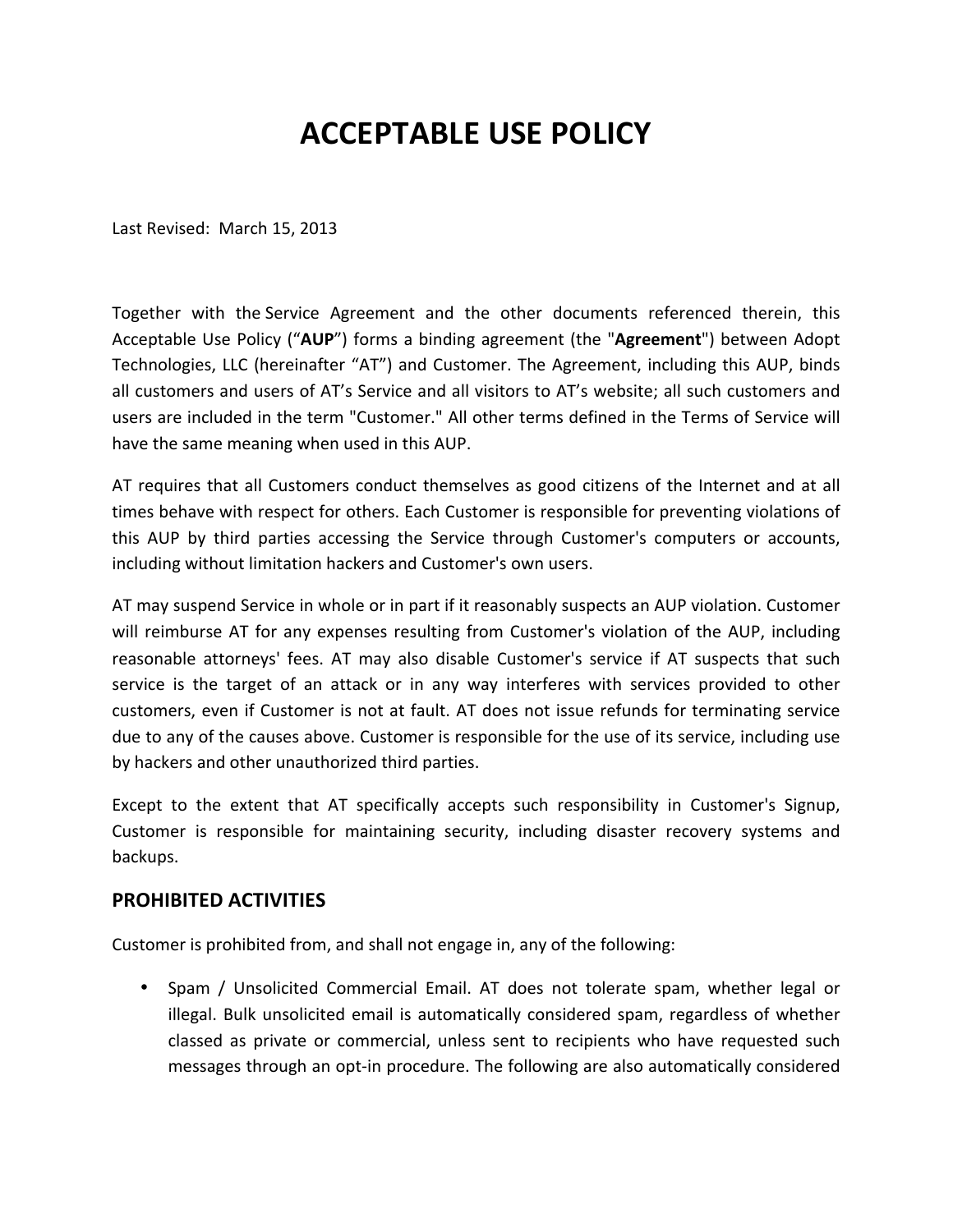spam: (a) any message sent to a recipient from a purchased, rented, licensed, or traded list of email addresses; and (b) any message that violates the CAN-SPAM Act of 2003.

- Taking any action that leads to a Spamhaus or other similar listing (i.e., "**Spam Listing**") for any AT-provided IP address, including Customer's own IP addresses. If any action on your part causes a Spam Listing, you are required promptly to cooperate with AT, at your own expense, in clearing the IP address(es) in question from the Spam Listing (such assistance to be in addition to, and not in lieu, of any other rights or remedies of AT).
- Using any fake e-mail header information to misdirect (a.k.a. "**spoofing**") another party for any reason, including without limitation to evade detection; the set up and/or use of a mail relay that is not password protected or that could allow anyone to send spam; the hosting of "payload" Websites that are linked to spam emails, even if a third party sent those emails; and the allowance of domain name services to entities that violate any of these rules.
- Intellectual property infringement, including violations of copyright, trademark, and patent rights, and use or distribution of pirated software, including but not limited to any state specific trade name, trade mark, or other similar protections. Customer is further prohibited from removing, modifying or obscuring any copyright, trademark or other proprietary rights notices that are contained in or on any hardware or software; nor will Customer seek to reverse engineer, decompile or disassemble any hardware or software, except to the extent that such activity is expressly permitted by applicable law.
- Hacking or perpetration of any security breach. Unauthorized access to any computer or system, including intrusion into or scanning of other AT accounts.
- Disseminating any deliberately offensive material, including any message or information that is or may be threatening, libelous, obscene, or harassing, or that could lead to death or serious bodily injury of any person, or to sever physical or environmental damage. Child pornography or any other activity harmful to minors is strictly prohibited. (AT does not allow hosting of *any* adult content even if legal under U.S. law or applicable state law, save for content that is used for any legitimate, non-pornographic business purpose so long as the content is not excluded in this AUP and otherwise does not violate any AT policy).
- Committing fraud and/or engaging in Illegal activities of any kind.
- Violation of privacy rights, publicity rights, trade secret rights, or information security, including dissemination of material, non-public information about companies without